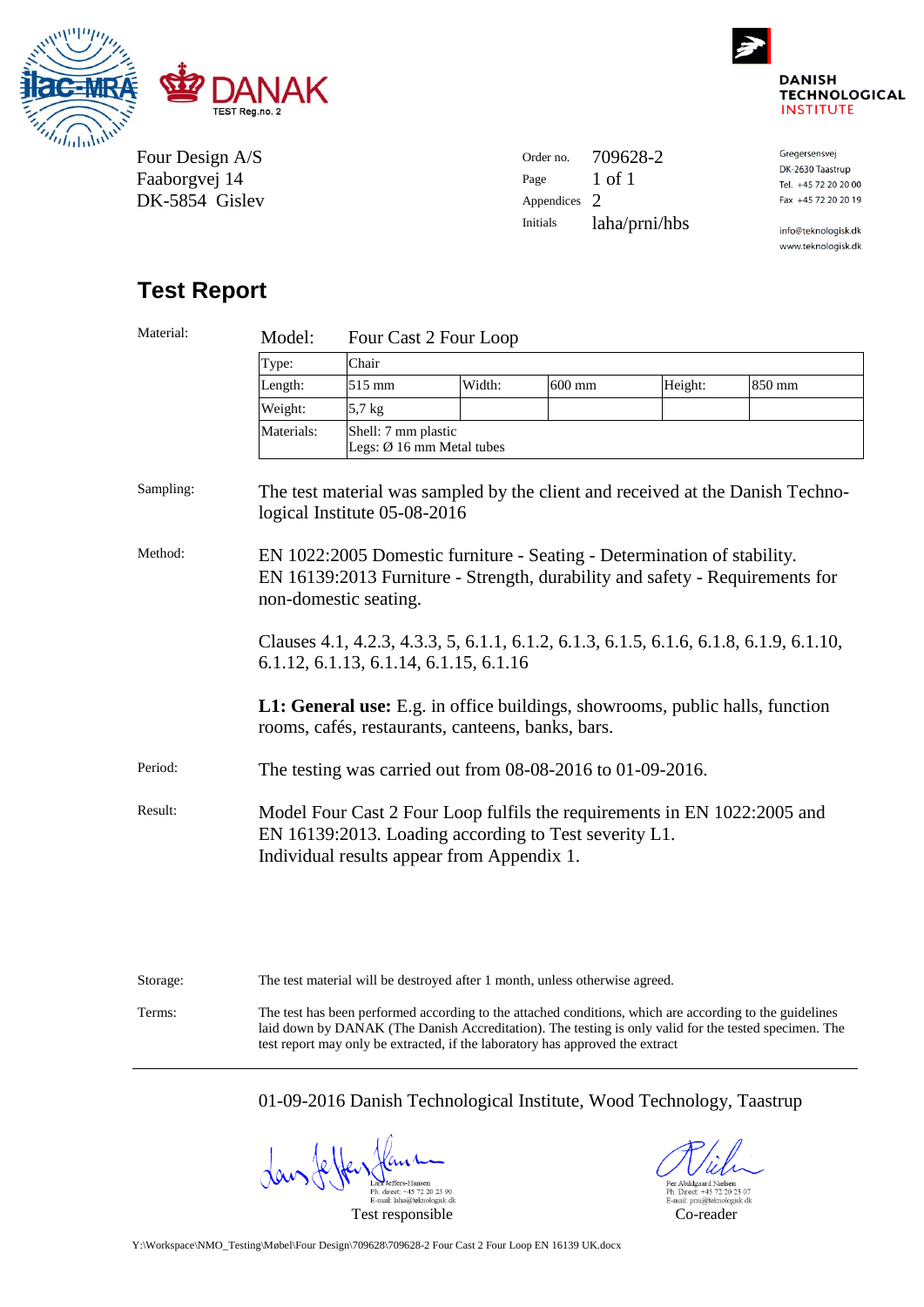| Order no. | 709628-2      |
|-----------|---------------|
| Appendix  |               |
| Page      | 1 of 1        |
| Initials  | laha/prni/hbs |
|           |               |

# **Test of model: Four Cast 2 Four Loop**

## **Loading according to Test severity L1.**

| <b>Test</b>                                                               | <b>Test Method</b>      | <b>Cycles</b>    | Load                           | <b>Result</b> |
|---------------------------------------------------------------------------|-------------------------|------------------|--------------------------------|---------------|
| 4.1 General                                                               | EN 16139, 4.1           |                  |                                | Passed        |
| 4.2.2 Shear and squeeze points under influ-<br>ence of powered mechanisms | EN 16139, 4.2.2         |                  |                                | N/A           |
| 4.2.3 Shear and squeeze points during use                                 | EN 16139, 4.2.3         |                  |                                | Passed        |
| 4.3.2 Swivelling chairs                                                   | <b>EN 1022</b>          |                  |                                | N/A           |
| 4.3.3 Non swivelling chairs                                               | <b>EN 1022</b>          |                  |                                | Passed        |
| 4.4 Rolling resistance of the unloaded chair                              | EN 16139, 4.4           |                  |                                | N/A           |
| 5 Strength and durability requirements                                    | EN 16139, 5             |                  |                                | Passed        |
| 6.1.1 Seat static load and back static load<br>test                       | EN 1728:2012, 6.4       | 10<br>10         | Seat: 1600 N<br>Back: 560 N    | Passed        |
| 6.1.2 Seat front edge static load                                         | EN 1728:2012, 6.5       | 10               | Seat: 1300 N                   | Passed        |
| 6.1.3 Vertical load on back rests                                         | EN 1728:2012, 6.6       | 10               | Back: 600 N<br>Seat: 1300 N    | Passed        |
| 6.1.4 Foot rest static load test                                          | EN 1728:2012, 6.8       |                  |                                | N/A           |
| 6.1.4 Leg rest static load test                                           | EN 1728:2012, 6.9       |                  |                                | N/A           |
| 6.1.5 Arm rest sideways static load test                                  | EN 1728:2012, 6.10      | 10               | 900 <sub>N</sub>               | Passed        |
| 6.1.6 Arm rest downwards static load test                                 | EN 1728:2012, 6.11      | 5                | 750 N                          | Passed        |
| 6.1.7 Vertical upwards static load on arm<br>rests                        | EN 1728:2012, 6.13      |                  |                                | N/A           |
| 6.1.8 Combined seat and back durability<br>test                           | EN 1728:2012, 6.17      | 100000<br>100000 | Seat: 1000 N<br>Back: 300 N    | Passed        |
| 6.1.9 Seat front edge durability test                                     | EN 1728:2012, 6.18      | 50000            | 800 N                          | Passed        |
| 6.1.10 Arm rest durability test                                           | EN 1728:2012, 6.20      | 30000            | 400 N                          | Passed        |
| 6.1.11 Foot rest durability test                                          | EN 1728:2012, 6.21      |                  |                                | N/A           |
| 6.1.12 Leg forward static load test                                       | EN 1728:2012, 6.15      | 10               | Edge: 500 N)<br>(Seat: 1000 N) | Passed        |
| 6.1.13 Legs sideways static load test                                     | EN 1728:2012, 6.16      | 10               | Edge: 400 N)<br>(Seat: 1000 N) | Passed        |
| 6.1.14 Seat impact test                                                   | EN 1728:2012, 6.24      | 10               | 240 mm                         | Passed        |
| 6.1.15 Back impact test                                                   | EN 1728:2012, 6.25      | 10               | $210$ mm / $38^\circ$          | Passed        |
| 6.1.16 Arm Impact Test                                                    | EN 1728:2012, 6.26      | 10               | $210$ mm / $38^{\circ}$        | Passed        |
| 6.1.17 Drop test (multiple seating)                                       | EN 1728:2012,<br>6.27.1 |                  |                                | N/A           |
| 6.1.18 Auxiliary writing surface static load<br>test                      | EN 1728:2012, 6.14      |                  |                                | N/A           |
| 6.1.19 Auxiliary writing surface durability<br>test                       | EN 1728:2012, 6.22      |                  |                                | N/A           |
| 7 Information for use                                                     | EN 16139, 7             |                  |                                | N/A           |

Y:\Workspace\NMO\_Testing\Møbel\Four Design\709628\709628-2 Four Cast 2 Four Loop EN 16139 UK.docx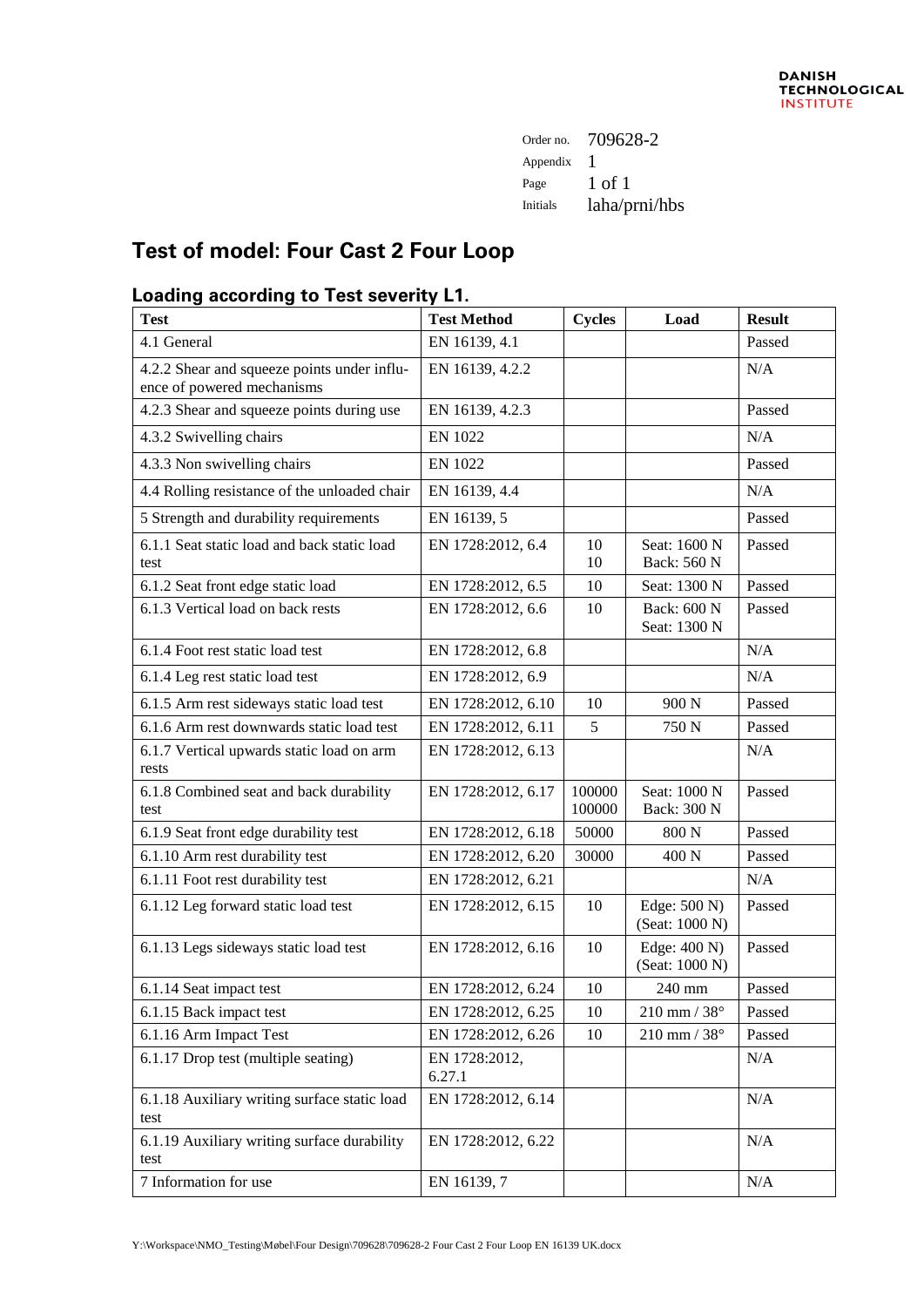| Order no.       | 709628-2                    |
|-----------------|-----------------------------|
| Appendix        | $\mathcal{D}_{\mathcal{L}}$ |
| Page            | 1 of 1                      |
| <b>Initials</b> | laha/prni/hbs               |

# **Test of model: Four Cast 2 Four Loop**

**Photo**



Y:\Workspace\NMO\_Testing\Møbel\Four Design\709628\709628-2 Four Cast 2 Four Loop EN 16139 UK.docx